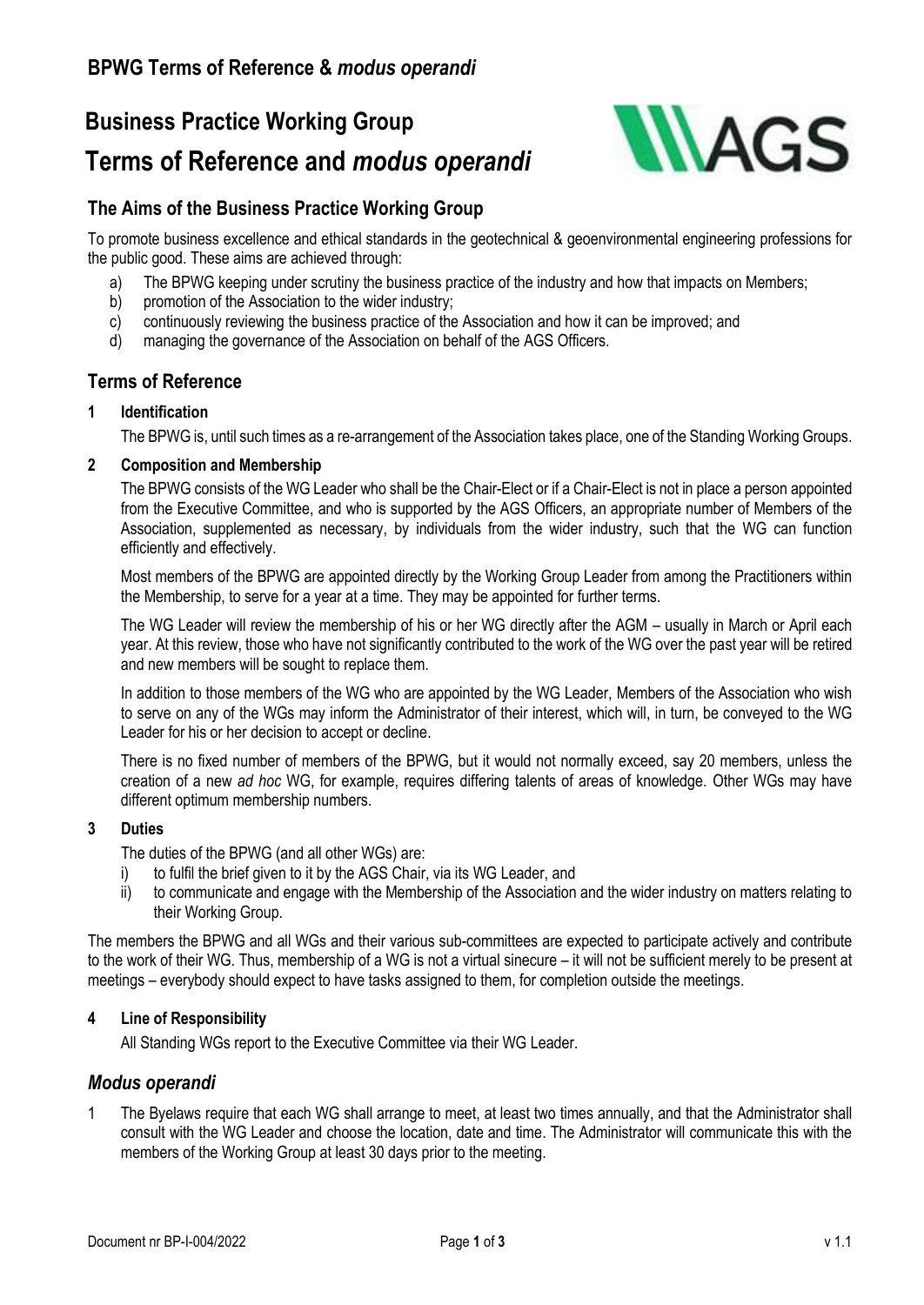### **BPWG Terms of Reference &** *modus operandi*

- 2 In the interval between physical meetings, the WG members will continue to communicate with each other by whatever means and at such frequency that will enable them to conduct their business efficiently. The WG Leader will co-ordinate such communication, with the assistance of the Administrator.
- 3 The Byelaws specify that the Leader of the BPWG (and Leaders of all other WGs) will make the decisions of their WG, having considered the arguments and advice given to them by the members of the Group.
- 4 Working with the Administrator, the BPWG Leader will formulate and finalise the agenda for all of the BPWG's meetings.
- 5 Each member of the BPWG who has an action from the previous meeting against their name, or a member who wishes to raise a substantial issue, shall provide a brief paper on their subject to the Administrator. These papers must be submitted in accordance with the published timetable of actions referred to in item 8, such that they can be issued with the Agenda for the meeting. The former practice of providing *ad hoc* verbal reports at meetings is now actively discouraged.
- 6 In an effort to streamline the proceedings of meetings, all papers will be taken as read and, if for information only, will be annotated thus and will not be discussed further in the meeting. Self-evidently, this does not apply to papers for further discussion or matters for decision.
- 7 The WG Leader shall arrange with the Administrator to organise, distribute and make available the records of all activities of the Working Group, as appropriate.
- 8 When the finalised record of a meeting is distributed to the WG members, it will, as a matter of routine, be accompanied by a list of actions arising from the meeting for members to progress, together with a timetable for those actions leading up to the next meeting.